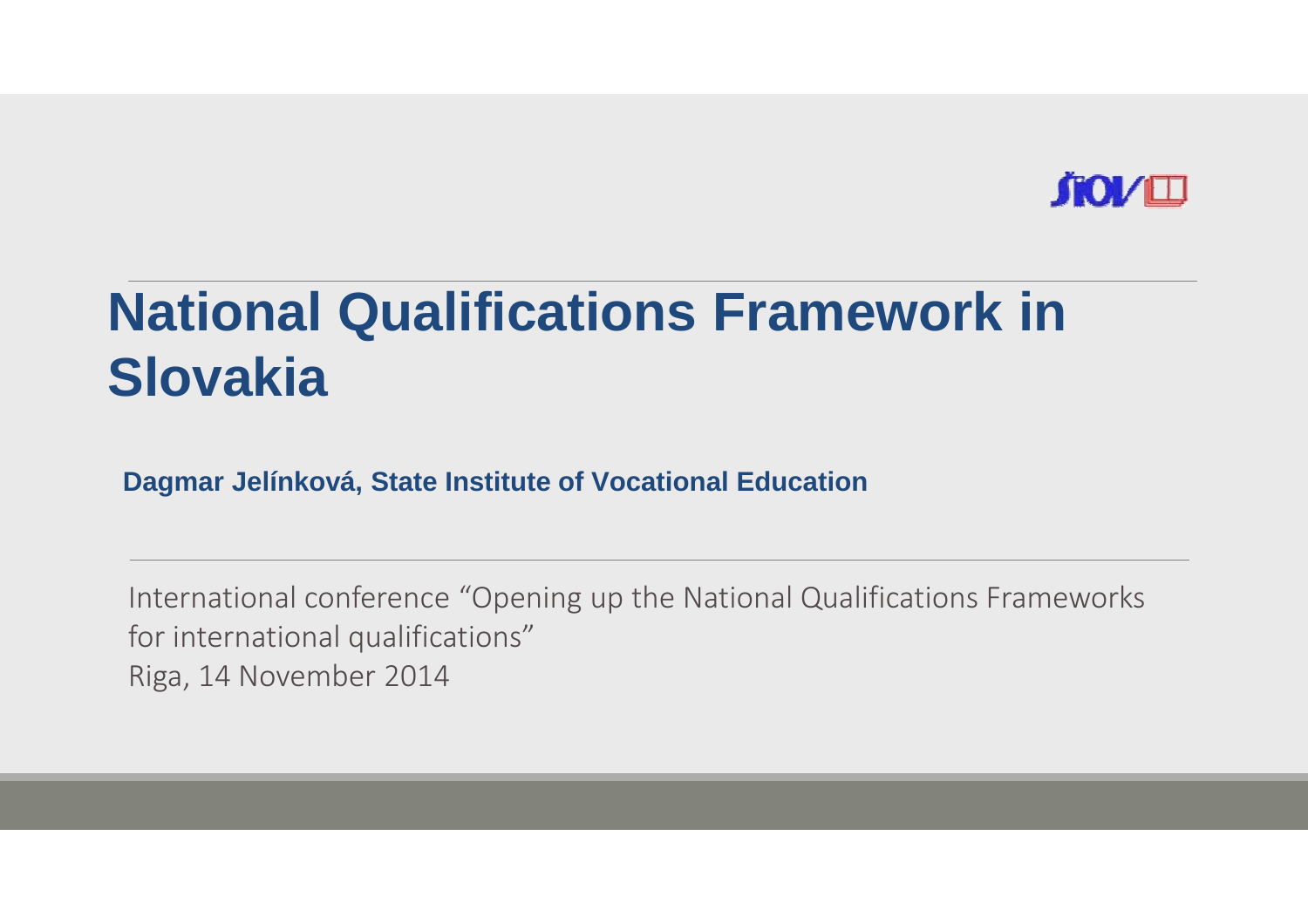### Development of Slovak NQF – background (1)

- Act No. 568/2009 Coll. on Lifelong Learning definition of the National System of Qualifications (NSQ) as a publicly accessible register of descriptions of full and partial qualifications including qualifications and assessment standards
	- – A systemic framework for the development of the National System of Qualifications  $\rightarrow$  National System of Occupations<br>The register N a hackbang of NGO as well as NOF
	- The register  $\rightarrow$  a backbone of NSQ as well as NQF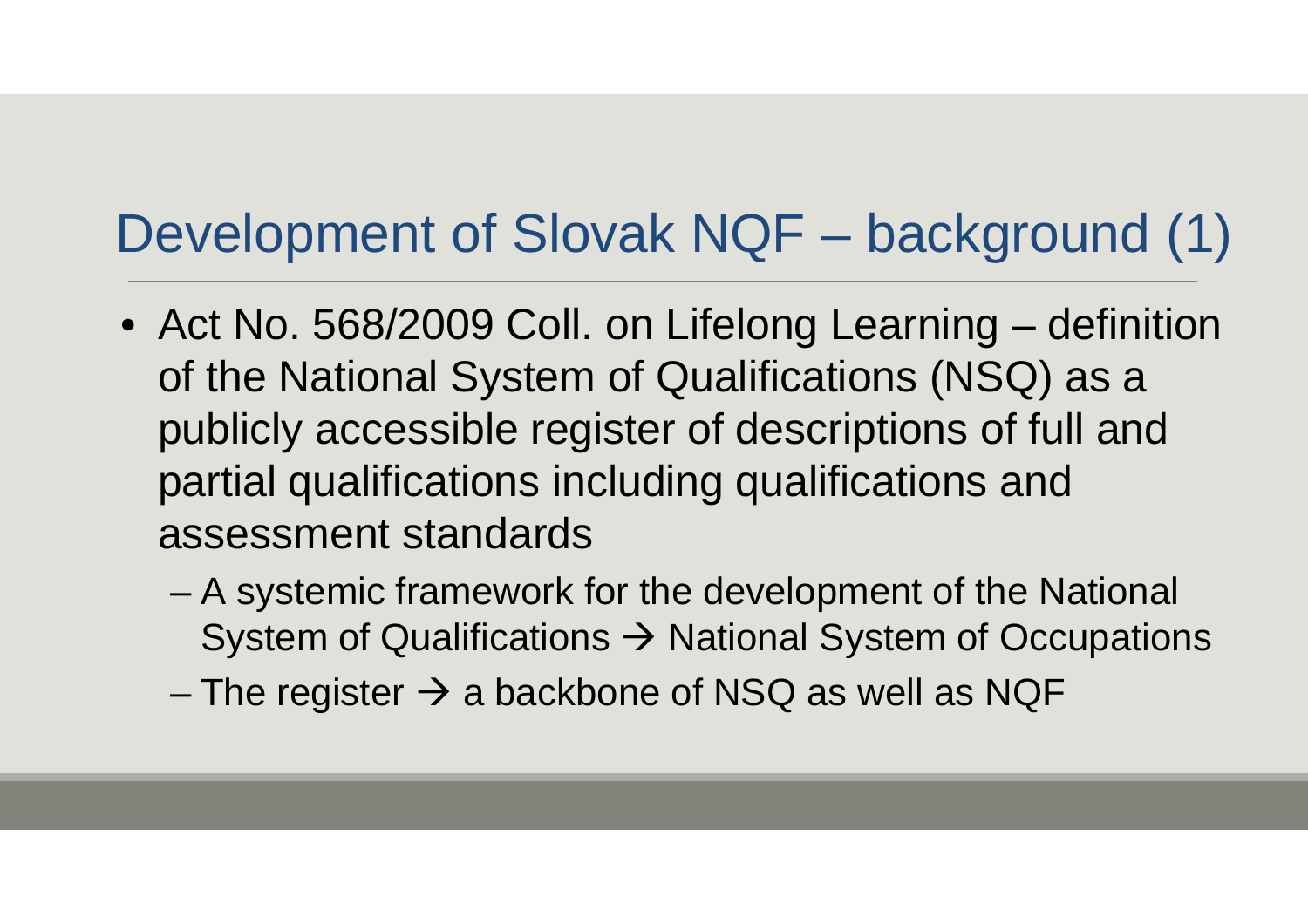## Development of Slovak NQF – background (2)

- Resolution of the Slovak Government No. 105/2009 of 4 February 2009 regarding "implementation" of the EQF in Slovakia. Tasks:
	- –Setting up working group for EQF implementation (Feb 2009)
	- –Developing NQF with levels linked to EQF levels (March 2011)
	- – Adjusting graduates' profiles to NQF descriptors and inclusion of programmes into NQF levels (Dec 2011)
	- Providing for that all new certificates contain reference to appropriate EQF levels (Dec 2012)
	- – Submitting an "implementation" report to the Slovak Government (March 2013)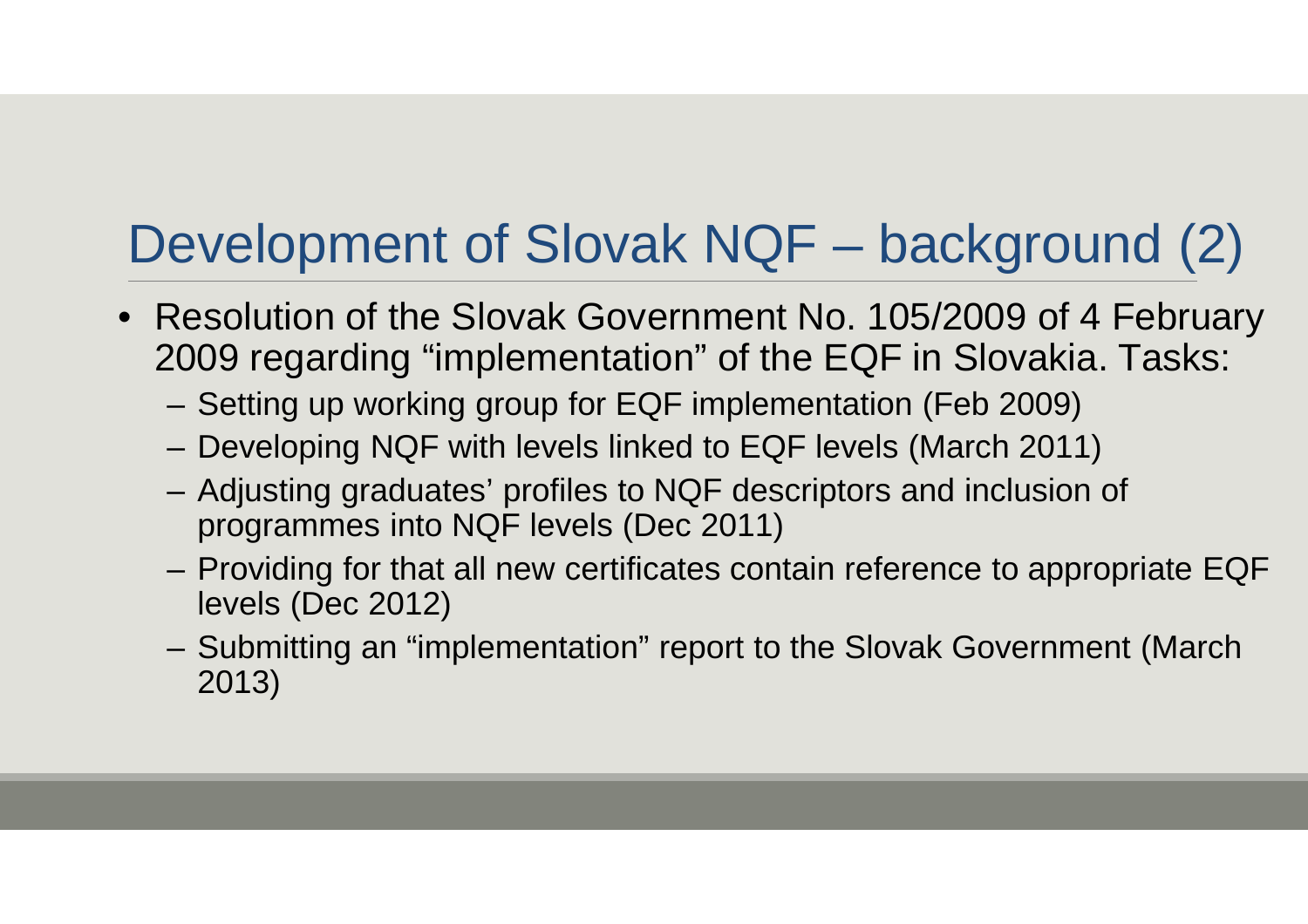## Development of Slovak NQF – background (3)

- A set of descriptors for NQF approved by the Education Ministry in March 2011
	- 8 levels
	- descriptors in terms of knowledge, skills and competences
	- all subsystems of formal education (general, VET, higher education)
- Descriptors taken as preliminary and subject of substantial revision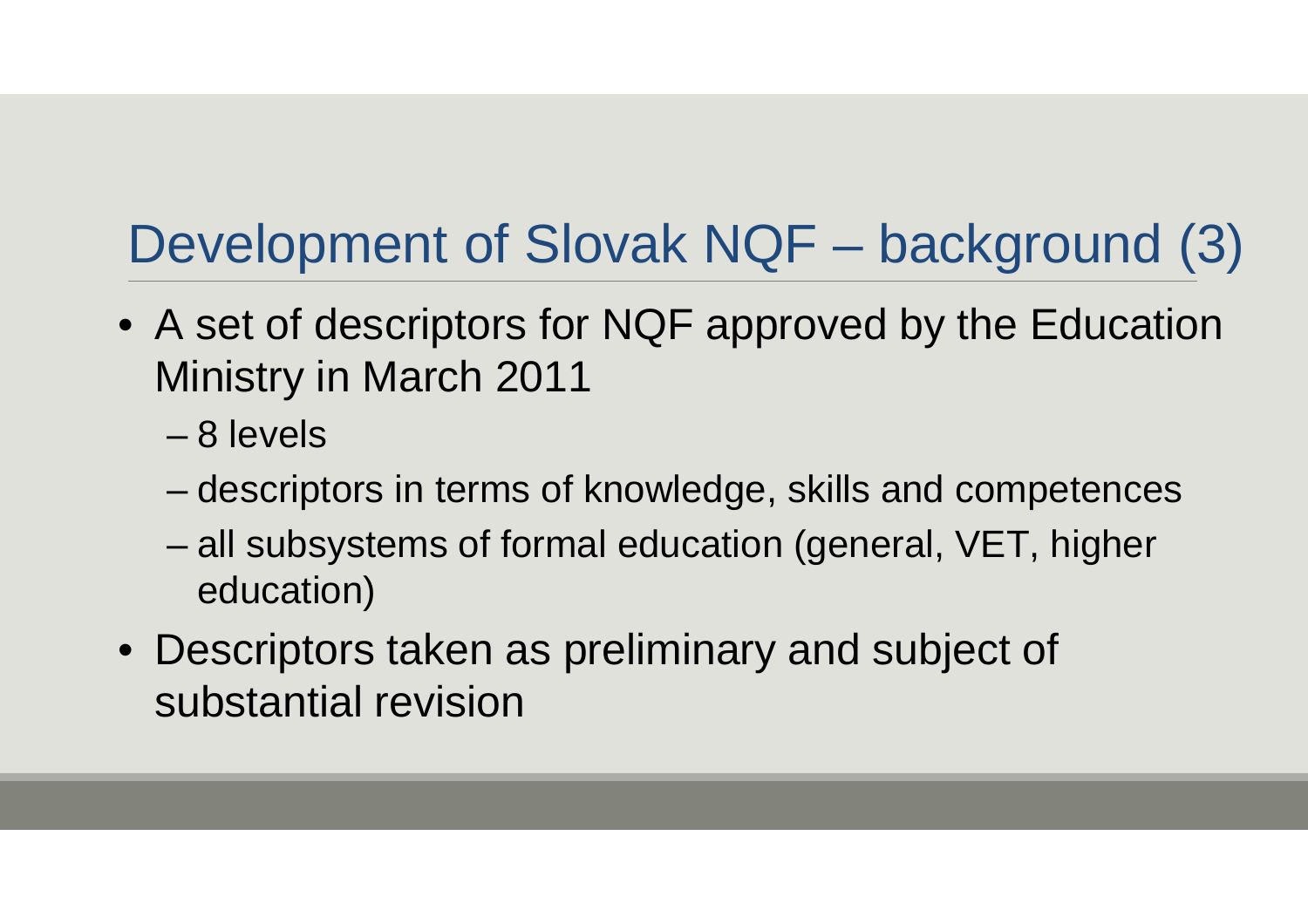## Development of Slovak NQF – background (4)

- In March 2011 National Institute for Lifelong Learning was appointed a National Coordination Point (NCP), in 2014 NCP transferred to State Institute of Vocational Education
- Act No. 315/2012 (of 21 September 2012), amending Act No. 568/2009 Coll. on Lifelong Learning, definition of NQF as a framework that
	- – contains levels of qualifications classification according to the set of criteria for achieved knowledge, skills and competences
	- –is a link to the European Qualifications Framework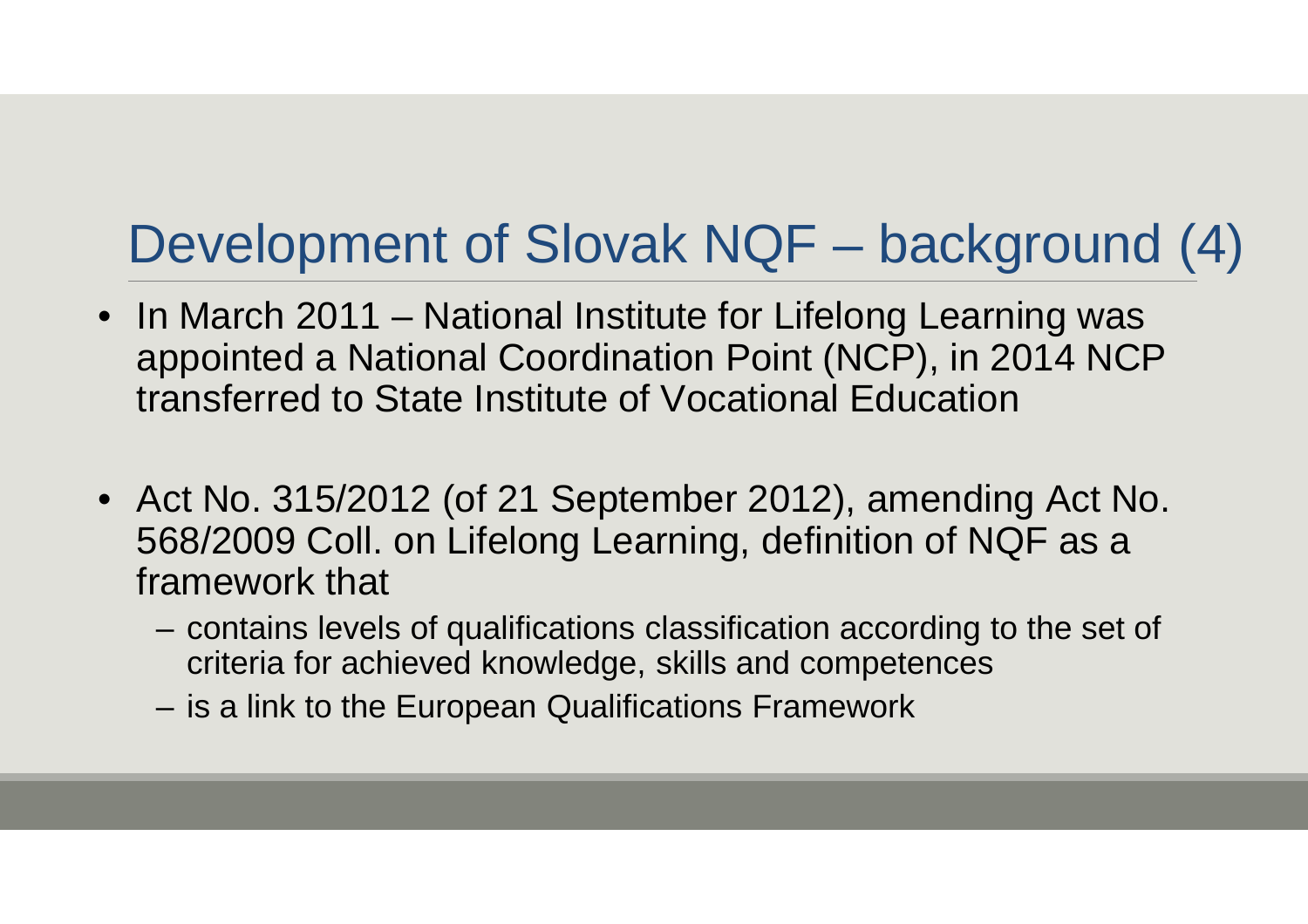#### National ESF project "Development of NSQ"(1)

- National ESF project "Development of the National System of Qualifications" launched on 1 March 2013 with duration till October 2015 - coordinated by State Institute of Vocational Education
- Objectives include
	- – development of NSQ – a register of all partial and full qualifications
	- revision of NQF a tool for classification of qualifications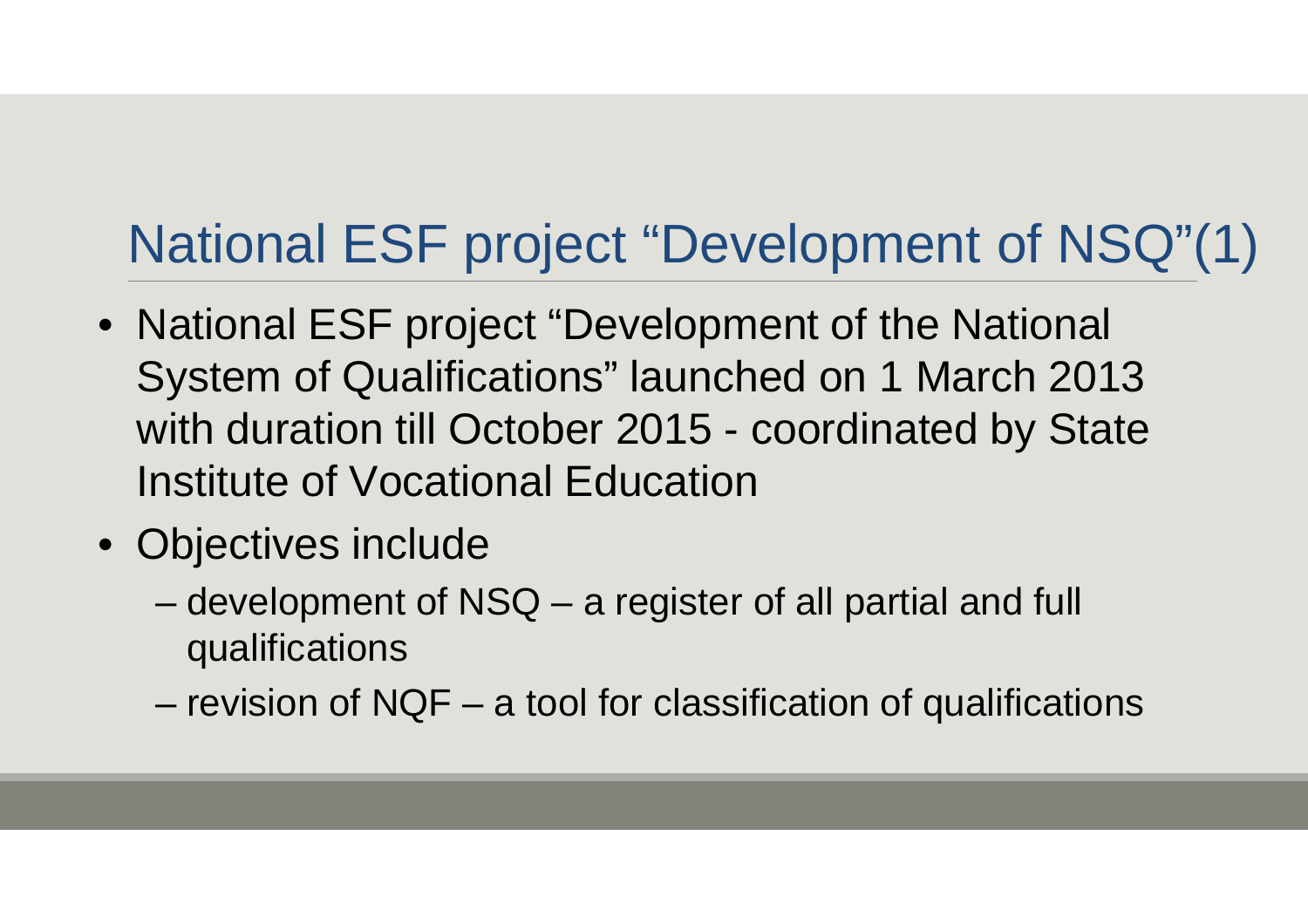#### National ESF project "Development of NSQ"(2)

- A working group for analyses –Analyses of NSQs and NQFs in selected EU countries
- A working group for methodologies, including–Methodology for the development of NQF
- A working group for NQF
	- Revision (re-development) of NQF descriptors
	- –Assigning qualifications to NQF levels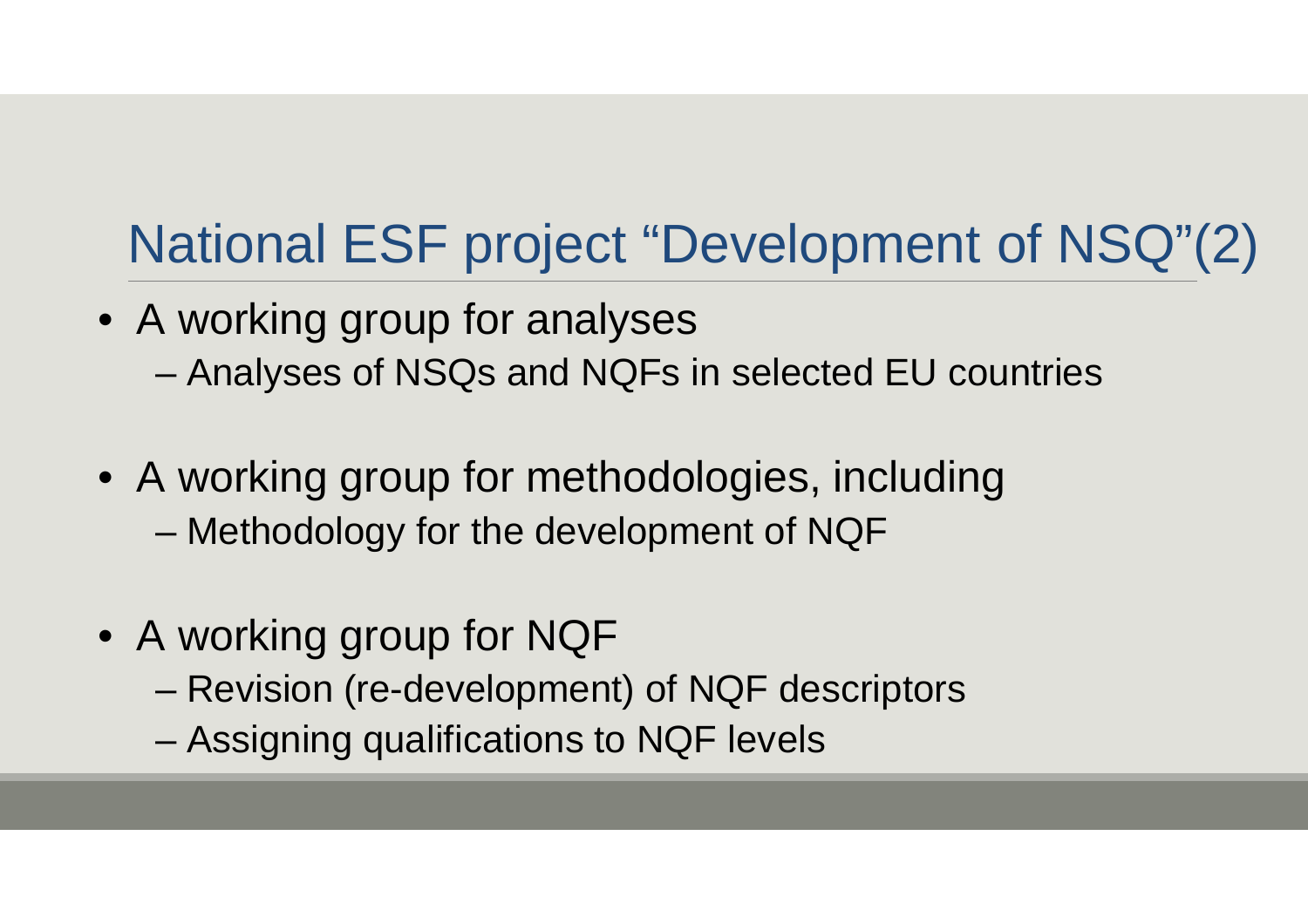#### National ESF project "Development of NSQ"(3)

- Results:
	- – NQF should cover
		- Formal IVET (secondary, post-secondary non-tertiary)
		- Higher education
		- Further (non-formal) education
		- Formal secondary general (still open)
	- –**Qualifications** 
		- Full (in formal education, in specific cases also in further (non-formal education)
		- Partial qualification (in further (non-formal) education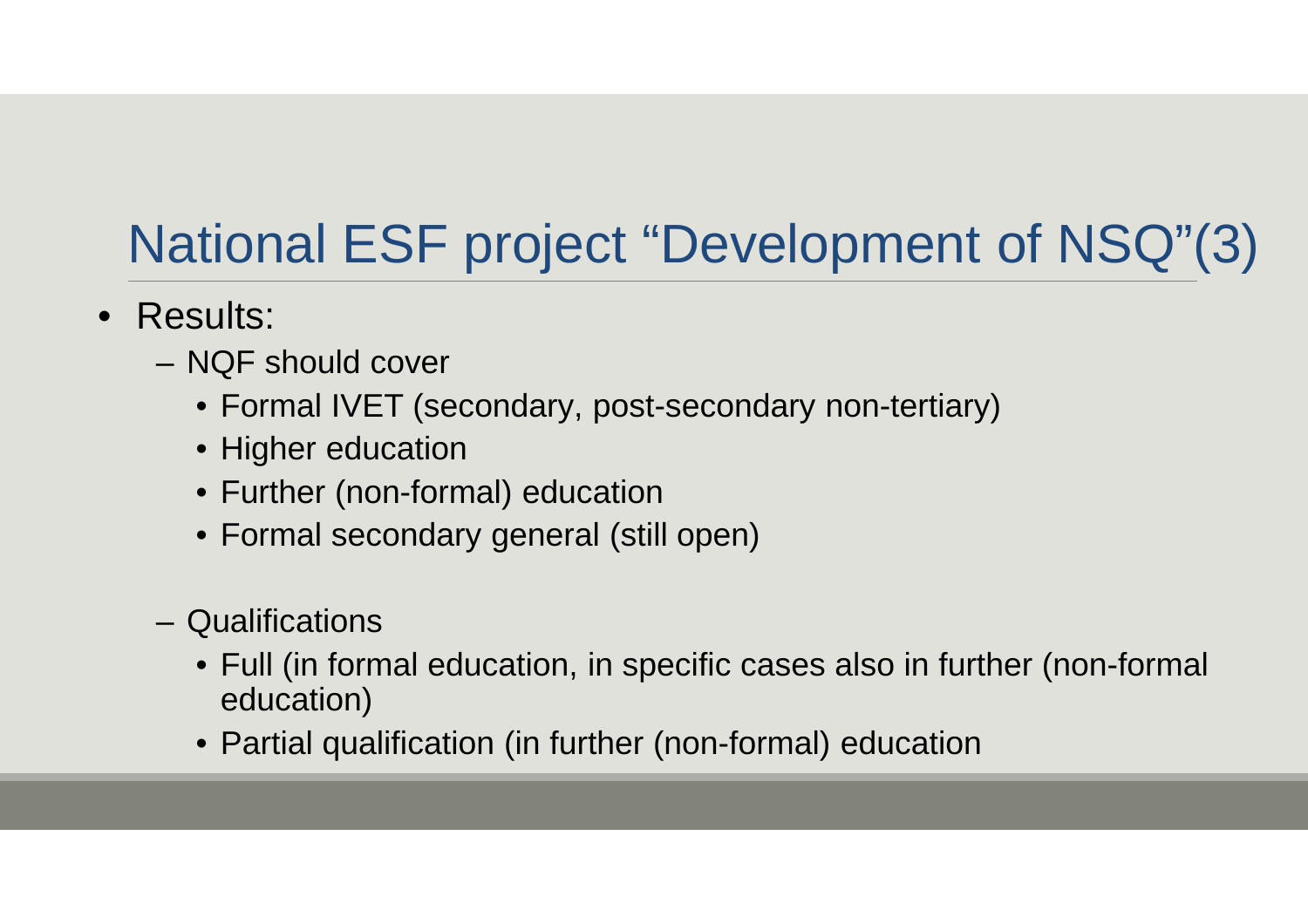#### National ESF project "Development of NSQ"(3)

- $\bullet$  Descriptors of NQF proposed to be set in terms of
	- Knowledge
		- General, Vocational
	- **Skills** 
		- Cognitive, Practical
	- –**Competences** 
		- Responsibility, Autonomy, Social competences
- $\bullet$ Development of descriptors still not completed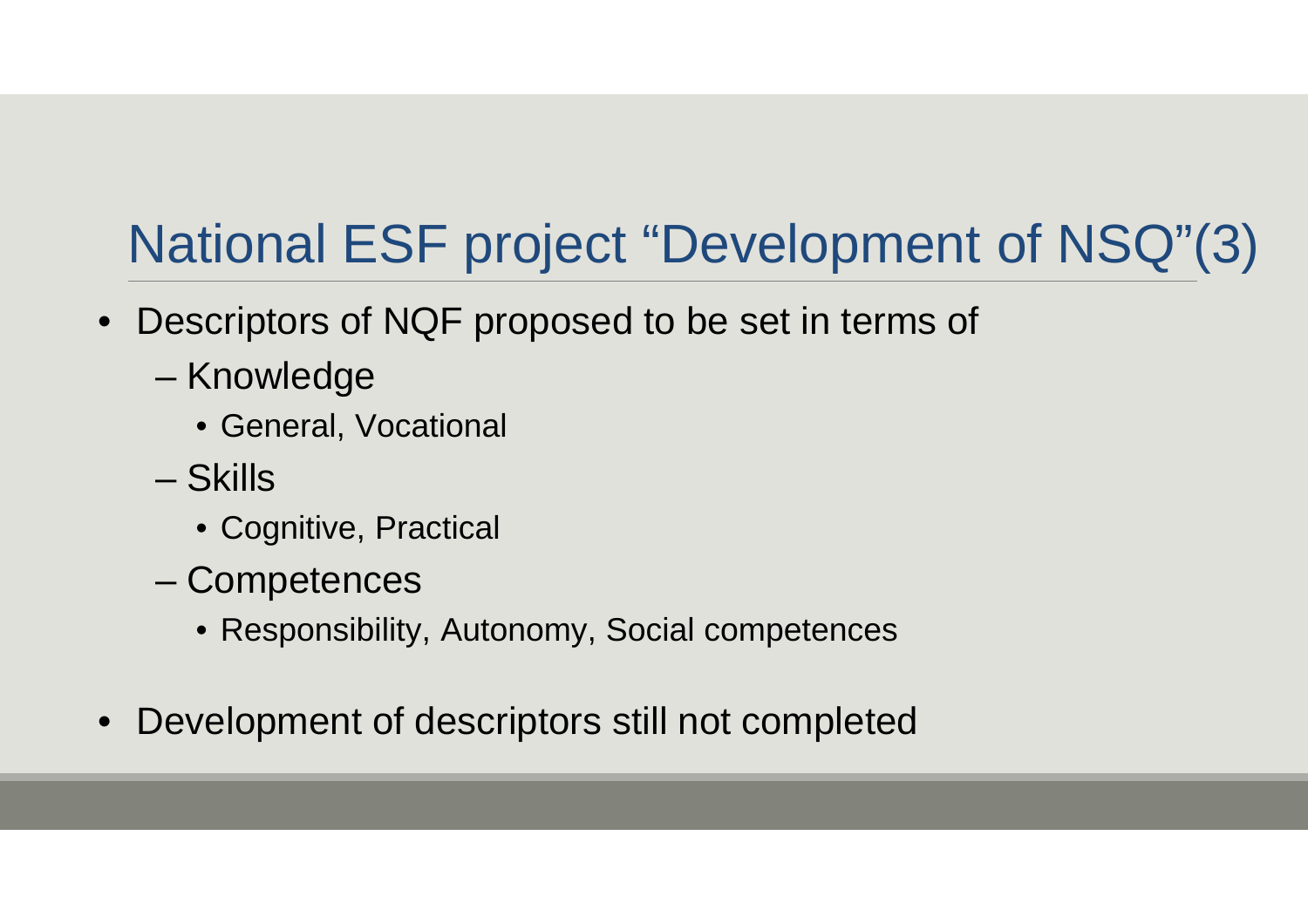# State of play 2014 (1)

- Submission of an "implementation" report to the Slovak Government postponed to September 2015
- Preparation of the referencing report in progress
	- Conclusions of Advisory Group (AG) of December 2013:
		- To submit a preliminary referencing report in October 2014 (not met)
		- To submit a final version of a referencing report in September 2015
		- Reference to EQF levels in all documents in September 2015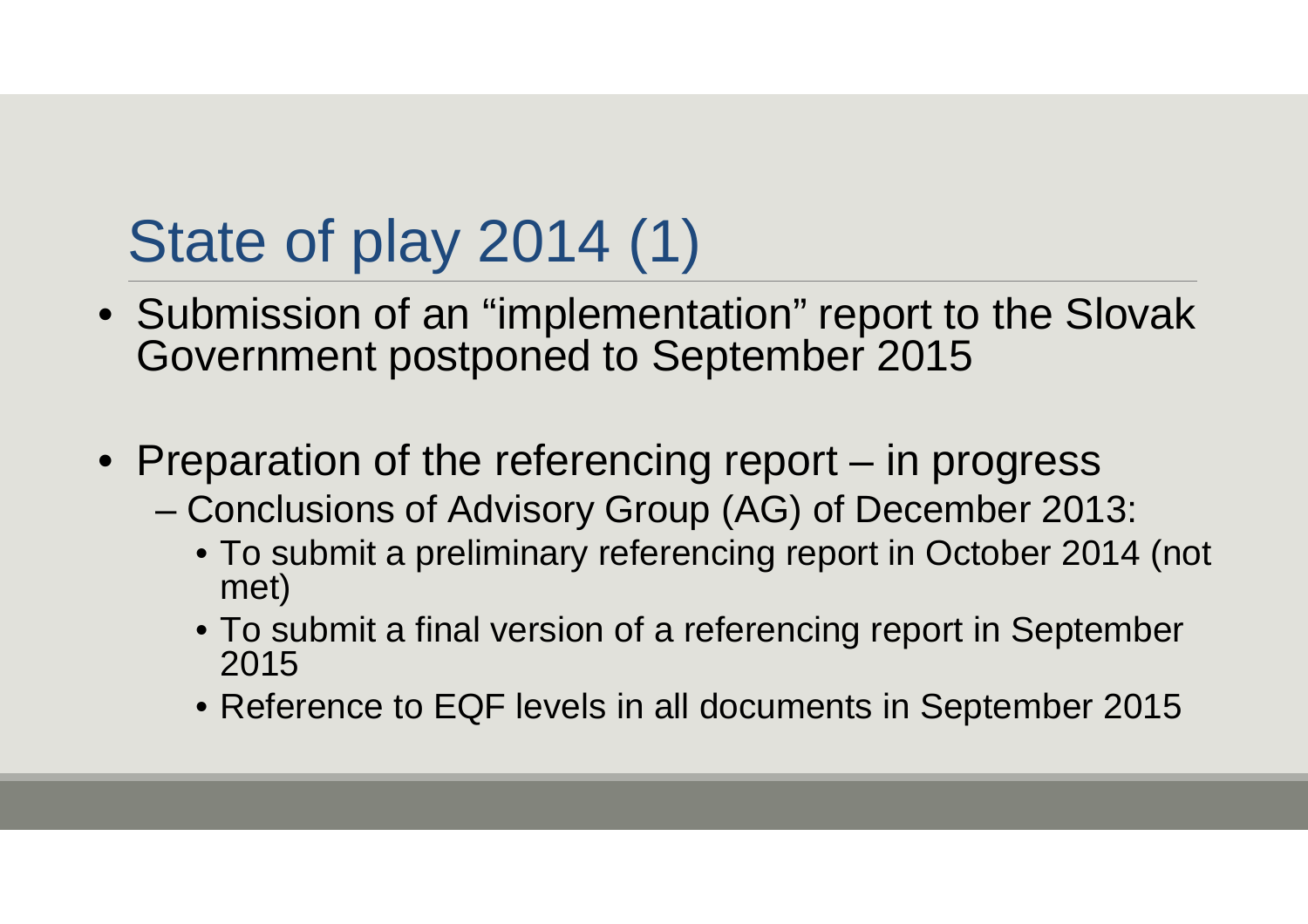# State of play 2014 (2)

- A draft preliminary referencing report discussed at the NCP expert group meeting in July 2014
	- – Report not recommended by international and national experts to be presented at the AG forum
	- Main challenges include
		- General overview of Slovak NQF (levels, descriptors, LO progression between levels, etc.)
		- Overview of national quality assurance system
		- Methodology of assigning qualifications to NQF levels
		- Clear statement of mutual reference of NQF and EQF levels